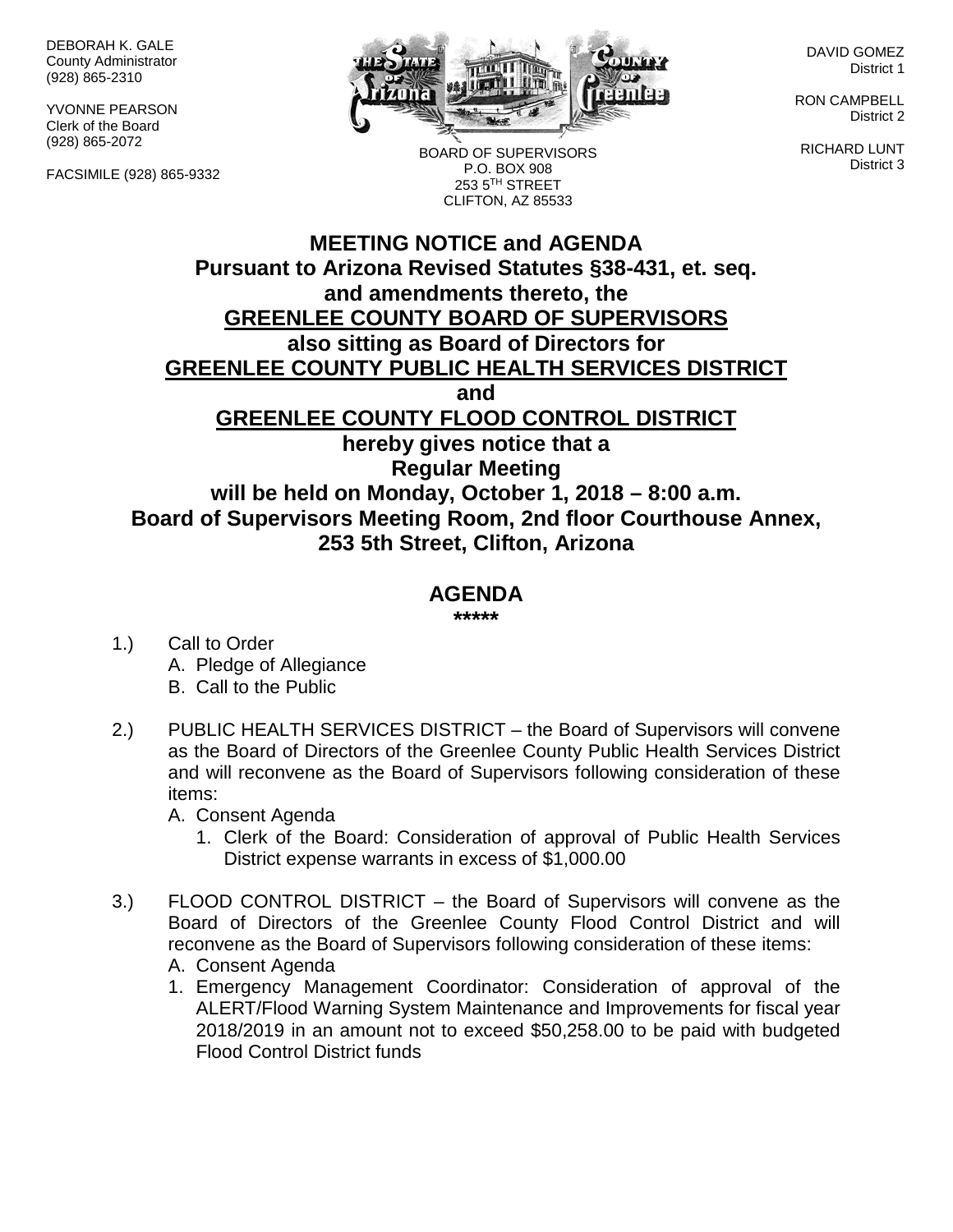- 4.) Pam Pollock, Clerk of the Superior Court
	- A. Discussion/Action regarding the Appointment of Madeline Montoya as Chief Deputy Superior Court Clerk
	- B. Discussion/Action regarding the Employee Transaction Form for Madeline Montoya, Chief Deputy Superior Court Clerk
- 5.) Tony Hines, Public Works Manager Facilities/Fleet
	- A. Discussion/Action regarding soliciting bids to purchase three (3) 4X4 Police Pursuit Vehicles (PPV) SUV's and one (1) transport van for the Sheriff's Office
- 6.) Kay Gale, County Administrator
	- A. Discussion/Action regarding the adoption of Resolution 18-10-01 regarding distracted driving caused by the use of portable communication devices while operating a motor vehicle
	- B. County Supervisors Association (CSA) Legislative Priorities review
	- C. County and State budget and legislative issues
	- D. Calendar of Events
- 7.) Consent Agenda
	- A. Clerk of the Board: Consideration of approval of expense warrants in excess of \$1,000.00 – Voucher 1025; 1026
	- B. Clerk of the Board: Consideration of appointment of Greenlee County Extension Advisory Board members: Terms expiring 06/30/2019 – Frank Downs, Dean Lunt; Terms expiring 06/30/2020 – Robert Lunt, Leon Reynolds, Steve Ahmann, Steve Rutherford, Shirley Winkle, Twig Winkle, Emily Muteb, Sabrina Dumas, Sara Ellington, Tom Powers
	- C. IT Manager: Consideration of approval of Employee Transaction Form: D. Daniels, Help Desk Clerk
	- D. County Sheriff: Consideration of approval of Employee Transaction Form: C. Bundy, Detention Officer II; J. Rios, Detention Officer II
	- E. Public Works Roads: Consideration of approval of Employee Transaction Form: A. Mulleneaux, Public Works Operations Tech III
- 8.) Supervisor Reports

Supervisor Richard Lunt

- A. Arizona Small Counties Forum
- B. County Supervisors Association (CSA) meeting
- C. Eastern Counties Organization (ECO) meeting
- 9.) Executive Session pursuant to Arizona Revised Statutes §38-431.03(7) for discussion or consultation to regarding negotiations for the purchase of real property for construction of a county park